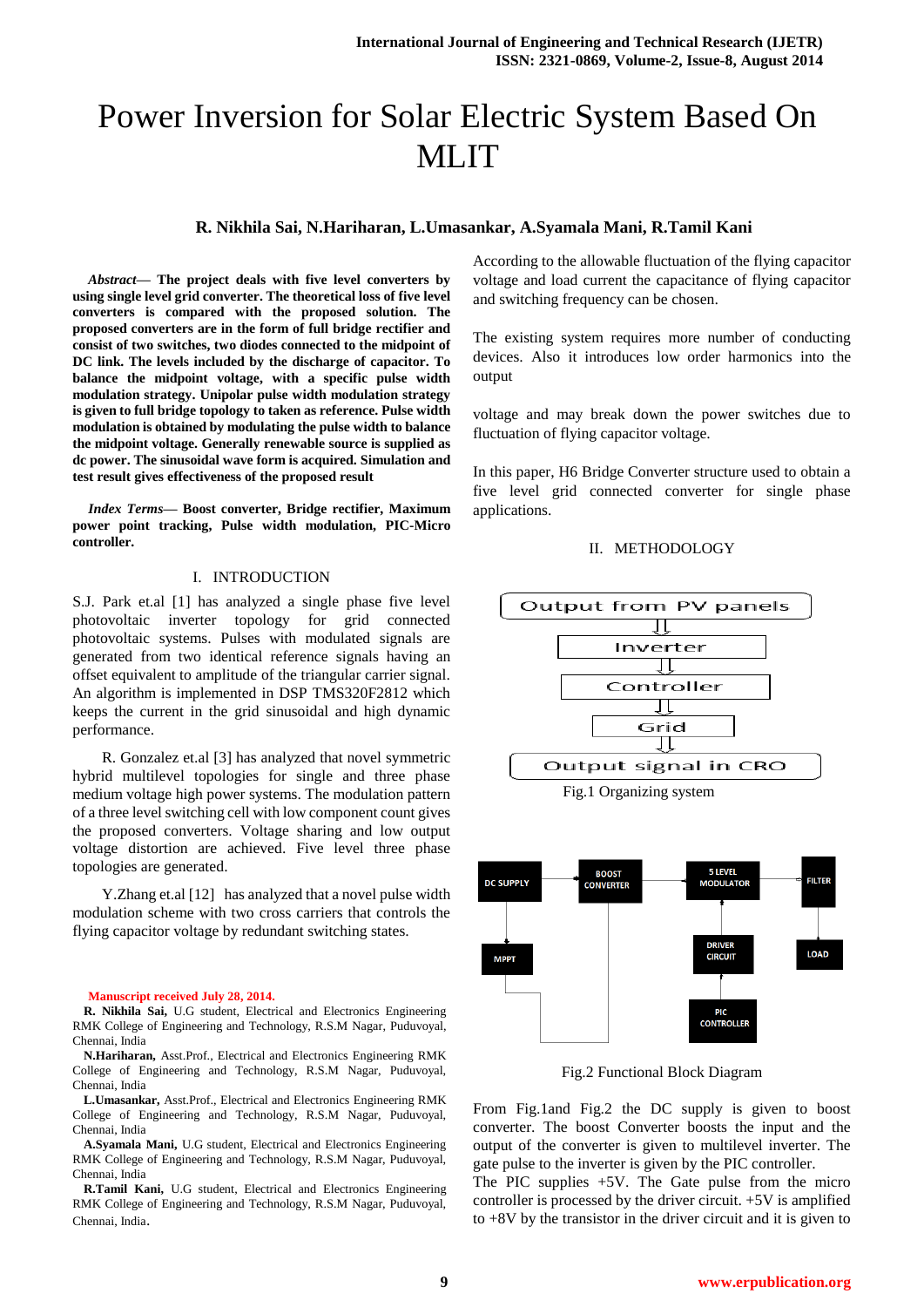the multilevel inverter. The output of the multilevel inverter is filtered then it is given to the load.

## III. HARDWARE IMPLEMENTATION



Fig.3 Experimental Setup

From figure.3 consists of diode, inductor, capacitor and MOSFET switch. The boost converter amplifies the DC input and sends to the multilevel inverter. The gate pulse is sent to the multilevel inverter through PIC controller. The pic consists of ports to increase the speed of switch then the gate pulse is sent to the driver circuit. The driver circuit consists of buffer, opto-coupler, Darlington amplifier and filter, it amplifies the gate pulse and sent to the five level inverter. It gets amplified from  $+5v$  to  $+12v$ . The signals are sent to the filter from five level converters and unwanted pulses are removed and power is supplied to the load.

#### A. *BOOST CONVERTER CIRCUIT*

It adjusts the operating voltage and the current to maximum level; it consists of IGBT, a diode, inductor, capacitor and resistor. Ideal switch is given as U, a combination of diode and IGBT seen in Fig.4. The operation of the boost converter depends on switch U under the continuous conduction mode. Here photovoltaic system is used the input and output voltages depends on solar irradiances. The output voltage varies with the voltage from maximum power point tracking controller to estimate the efficiency of boost converter the value of state variables are considered.

## B. *OPTOCOUPLER:*

From Fig.5 It is generally used to prevent high voltages on one side to save the components. It is small in size, high speed and greater reliability.

#### C. *DRIVER CIRCUIT:*

Driver controls another circuit. One driver circuit controls two MOSFET. IR2110 IC is used. IR2110 is a high voltage, high speed MOSFET driver.



Fig.4 Boost converter circuit



Fig.5 Optocoupler

#### D. *DARLINGTON AMPLIFIER:*

In this circuit shown in Fig.6 the output of one amplifier is coupled into the input of the next one by directly joining the emitter of one transistor to the base of the other.



Fig.6 Darlington Amplifier

#### E. *BRIDGE RECTIFIER:*



**Fig.7** Bridge Rectifier

Bridge rectifier converts ac power to dc power. It consists of inductors, capacitors, diodes and voltage regulator seen in fig.7.

#### F. *STEP DOWN TRANSFORMER:*

The voltage is reduced from 220 v to 110v here current will be increased. Copper windings save more current than aluminum so they are used. Efficiency will be high.

#### G. *PIC:*

It consists of ports. Port A and the TRISA register. Port A function depends on TRISA. The TRISA controls the direction of port pins even analog inputs are used. Port B and the TRISB register where port B depends on TRISB. The mismatch condition is cleared by port B and clears flag bit RBIF. It is used for interrupt on charge feature. Port C and TRISC register where port C depends on TRISC value. Port C has peripheral functions. Port D has control bit PSPMODE.